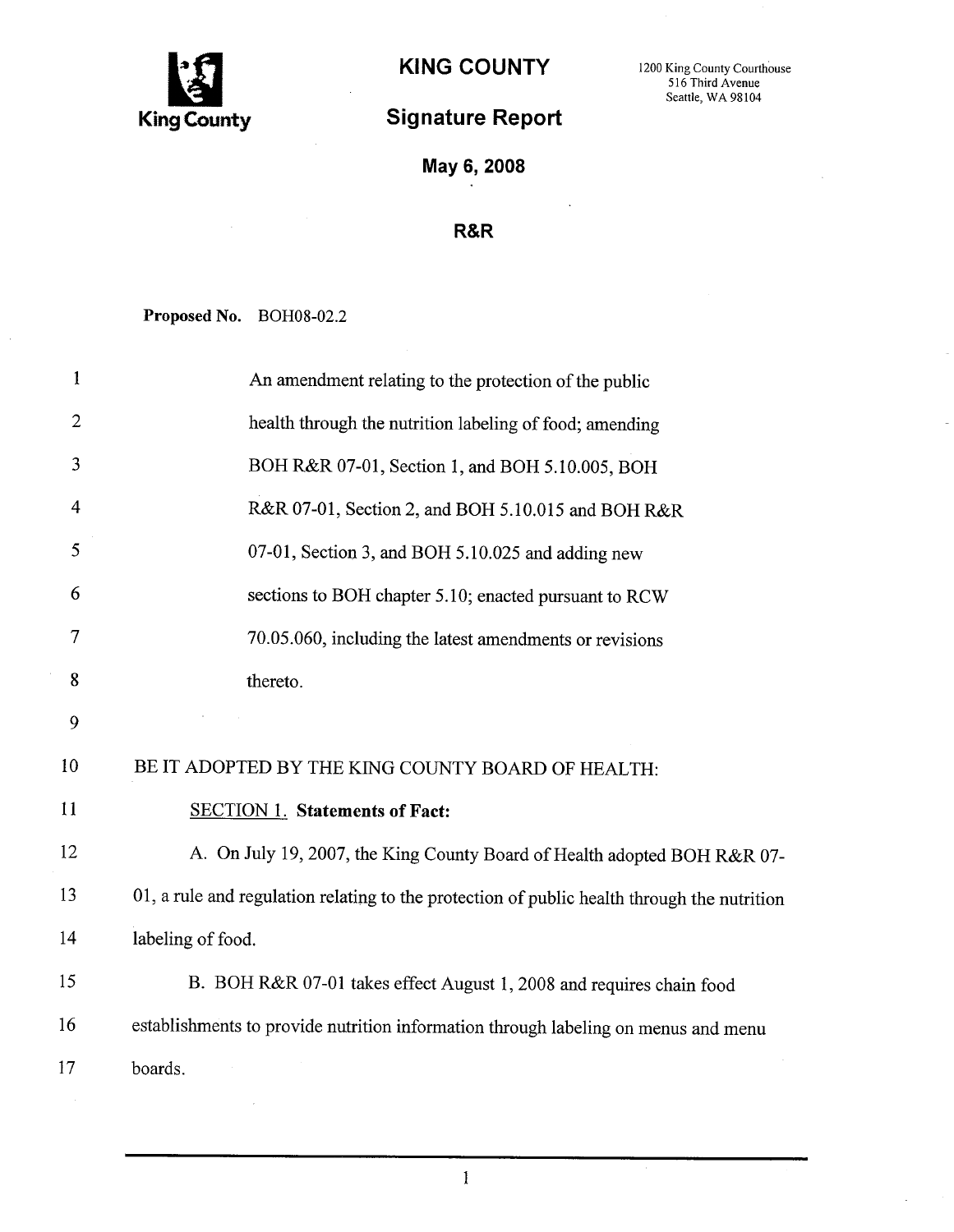| 18 | C. Several bills related to nutrition labeling in restaurants were introduced during      |
|----|-------------------------------------------------------------------------------------------|
| 19 | the 2008 Regular Session of the Washington state legislature. House Bill 3160,            |
| 20 | addressing the availability of nutrition information, would have required chain food      |
| 21 | establishments to make nutrition information available upon request and would have        |
| 22 | made null and void BOH R&R 07-01. The bill also would have prohibited local boards        |
| 23 | of health statewide from adopting rules and regulations regarding menu labeling or        |
| 24 | nutrition information.                                                                    |
| 25 | D. House Bill 3160 was amended by the house of representatives commerce and               |
| 26 | labor committee and adopted by the house of representatives as Engrossed Substitute       |
| 27 | House Bill 3160. After being amended by the senate government operations and              |
| 28 | elections committee, the bill was placed on second reading in the senate rules committee. |
| 29 | E. The chair of the house of representatives commerce and labor committee                 |
| 30 | requested that representatives from King County and the Washington Restaurant             |
| 31 | Association lead an effort to negotiate an agreement among the parties in support of and  |
| 32 | in opposition to the bill.                                                                |
| 33 | F. The negotiations resulted in an agreement that was executed on March 8,                |
| 34 | 2008, among the chair of the King County Board of Health, the director and health         |
| 35 | officer of the Seattle-King County department of health and the Washington Restaurant     |
| 36 | Association.                                                                              |
| 37 | G. In the agreement, the Washington Restaurant Association agrees to request              |
| 38 | that the state legislature not take action on Engrossed Substitute House Bill 3160 and    |
| 39 | agrees to not be a party to any lawsuit directed at King County regarding rules and       |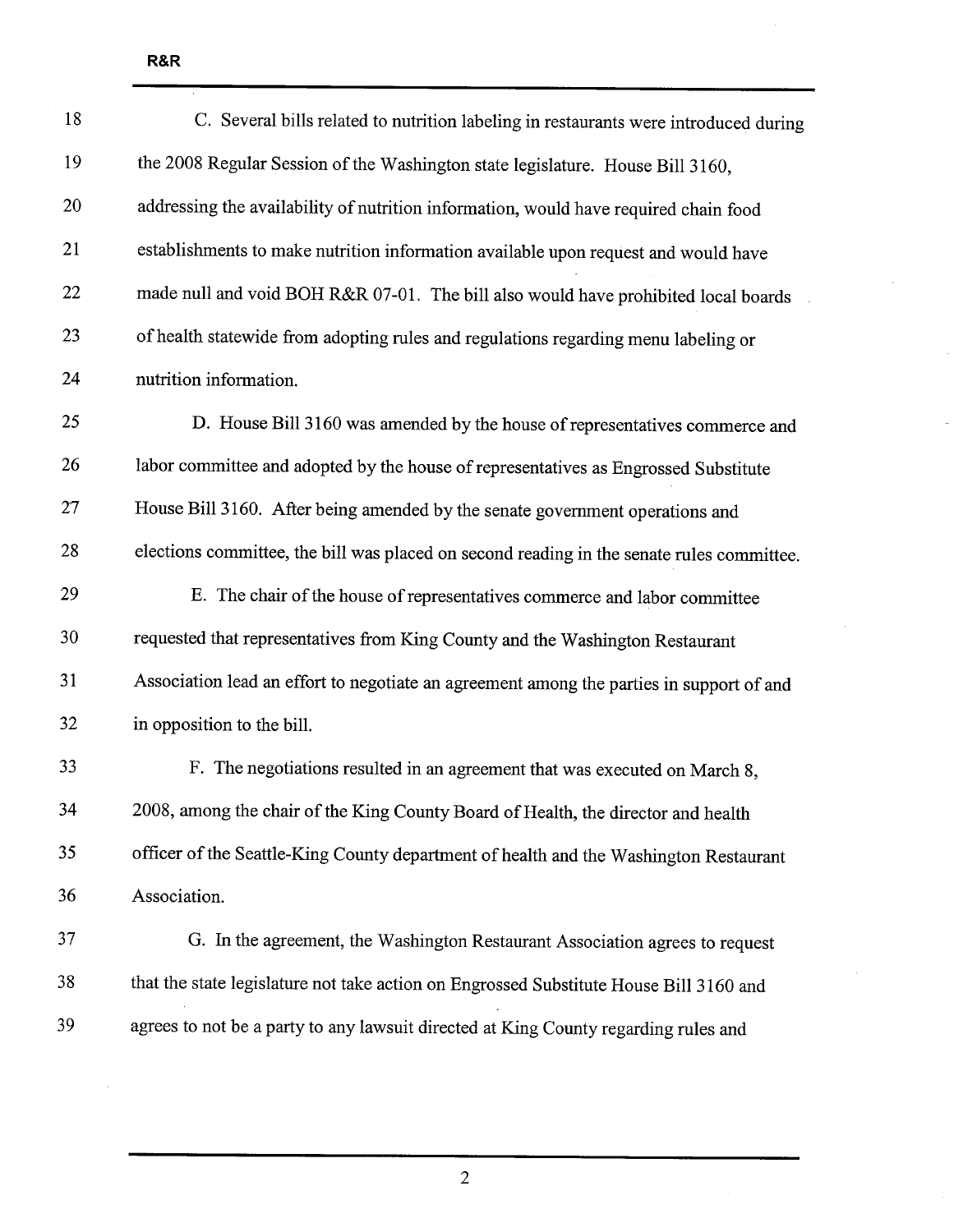| 40 | regulations established by the King County Board of Health on nutrition labeling in chain  |
|----|--------------------------------------------------------------------------------------------|
| 41 | food establishments.                                                                       |
| 42 | H. In the agreement, the chair of the King County Board of Health commits to               |
| 43 | holding a meeting before the end of the 2008 Regular Session of the Washington state       |
| 44 | legislature to take action on amendments to BOH R&R 07-01 as negotiated with the           |
| 45 | Washington Restaurant Association.                                                         |
| 46 | I. A special meeting of the King County Board of Health was held on March 12,              |
| 47 | 2008, in order to comply with the agreement. At the meeting, the Board of Health           |
| 48 | adopted BOH R&R 08-01, making amendments to BOH R&R 07-01 as negotiated with               |
| 49 | the Washington Restaurant Association.                                                     |
| 50 | J. The Board of Health adopted BOH R&R 08-01 as an emergency rule and                      |
| 51 | regulation in order to comply with the agreement and to avoid action by the state          |
| 52 | legislature that would make null and void BOH R&R 07-01 or place a moratorium on its       |
| 53 | enforcement.                                                                               |
| 54 | K. Emergency rules and regulations of the Board of Health lapse after ninety               |
| 55 | days.                                                                                      |
| 56 | L. By transmittal of this rule and regulation, the Seattle-King County department          |
| 57 | of health fulfills its commitment in the agreement to propose for adoption by the Board of |
| 58 | Health under its regular rulemaking authority the amendments to BOH R&R 07-01 that         |
| 59 | were adopted by the Board of Health in emergency rule and regulation BOH R&R 08-01.        |
| 60 | M. In BOH R&R 08-01, the Board of Health indicated its intent to take action on            |
| 61 | the provisions of the emergency rule and regulation BOH R&R 08-01 under its regular        |
| 62 | rulemaking authority at its April 17, 2008 regular meeting. The Board of Health also       |
|    |                                                                                            |

 $\overline{a}$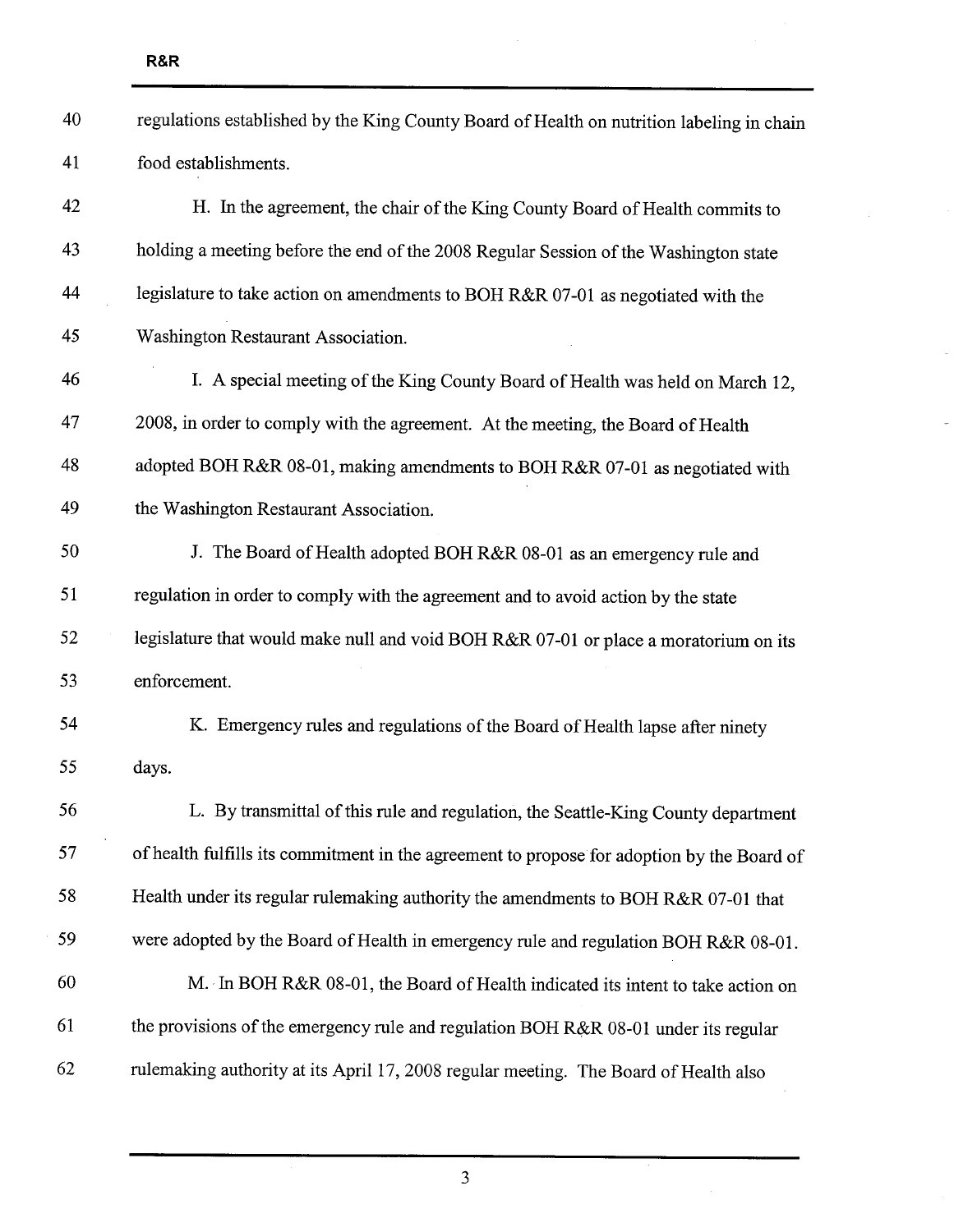$\cdot$ 

| 63 | indicated its intent to consider any additional technical amendments negotiated by the             |
|----|----------------------------------------------------------------------------------------------------|
| 64 | parties to the agreement.                                                                          |
| 65 | SECTION 2. BOH R&R 07-01, Section 1, and BOH 5.10.005 are each hereby                              |
| 66 | amended to read as follows:                                                                        |
| 67 | <b>Chapter definitions.</b> In addition to the definitions in BOH $((\text{C}))$ chapter 5.04, the |
| 68 | definitions in this section apply throughout this chapter unless the context clearly requires      |
| 69 | otherwise.                                                                                         |
| 70 | A. "Chain ((food establishment)) restaurant" means any one of at least ((ten)) fifteen             |
| 71 | ((food establishments)) restaurants within the United States doing business under the same         |
| 72 | name and collectively having at least one million dollars in gross annual sales and offering       |
| 73 | for sale substantially the same menu items, regardless of whether the ((food establishments))      |
| 74 | restaurants are subject to the same ownership or type of ownership. "Restaurant" means a           |
| 75 | food establishment at which any prepared, un-prepackaged foods are offered for sale and            |
| 76 | consumption on or off the premises such as, for example, sit-down restaurants, cafes, coffee       |
| 77 | stands, and fast-food outlets, but not grocery stores or movie theatres. For the purposes of       |
| 78 | this chapter, "grocery store" means a store primarily engaged in the retail sale of canned         |
| 79 | foods, dry goods, fresh fruits and vegetables, and fresh and prepared meats, fish, and             |
| 80 | poultry, and includes convenience stores. "Chain restaurant" includes any chain restaurant         |
| 81 | located within another business, regardless of whether the business within which it is located     |
| 82 | is subject to this regulation.                                                                     |
| 83 | B. "Condiment" means a sauce or seasoning including but not limited to ketchup,                    |
| 84 | mustard, hot sauce, tartar sauce and similar items offered for general use with or without         |
| 85 | charge.                                                                                            |

4

 $\sim$   $\sim$ 

 $\sim$   $\epsilon$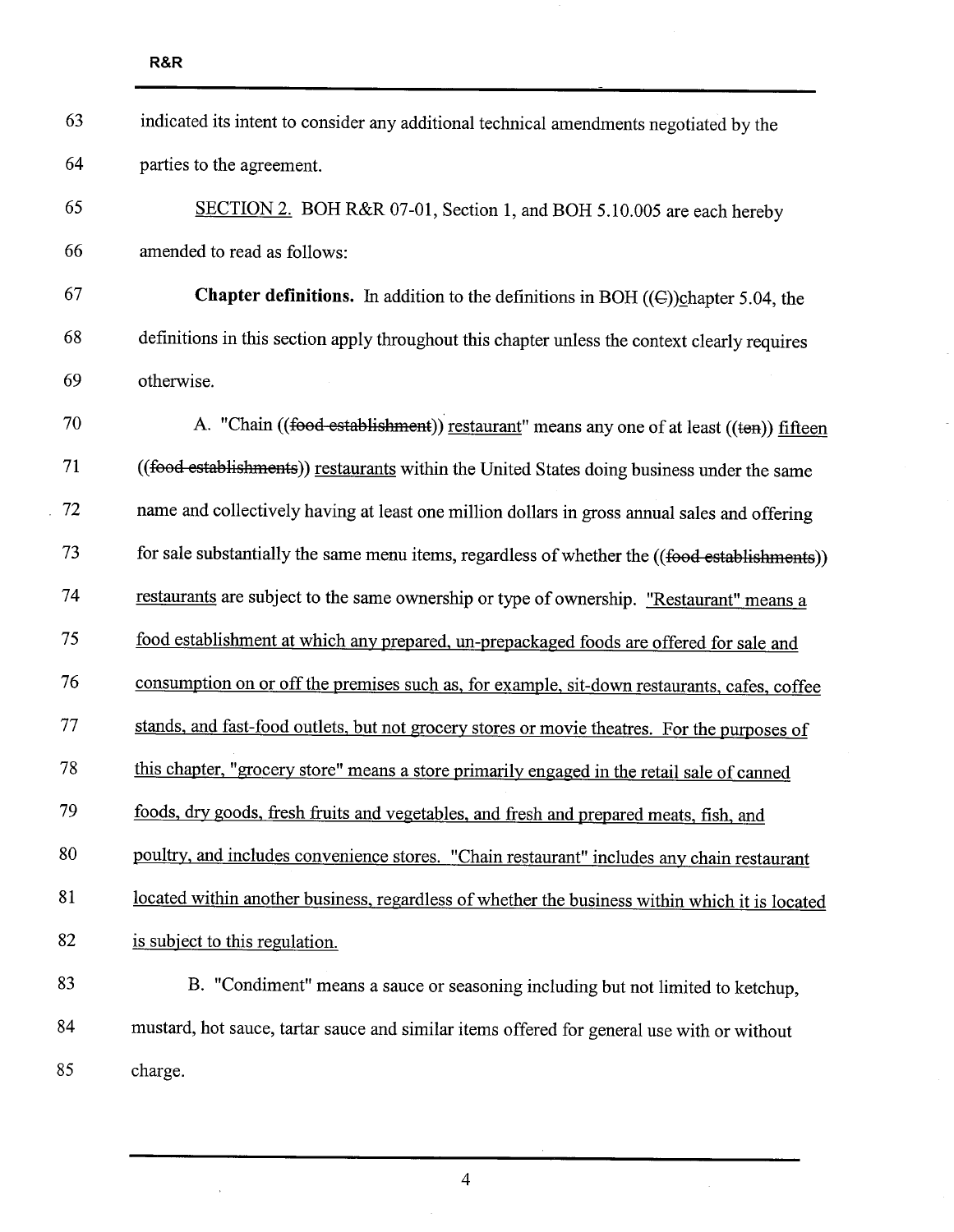$\bar{z}$ 

| 86  | C. "Menu" means a printed list or pictorial display of a food item or items                          |
|-----|------------------------------------------------------------------------------------------------------|
| 87  | available for sale from a restaurant and includes menus distributed or provided outside of           |
| 88  | the restaurant for purposes of ordering. "Menu" does not include printed or pictorial                |
| 89  | materials for the purpose of marketing.                                                              |
| 90  | D. "Menu board" means any list or pictorial display of a food item or items                          |
| 91  | posted in and visible within a restaurant or outside of a restaurant for the purpose of              |
| 92  | ordering. "Menu board" does not include printed or pictorial materials for the purpose of            |
| 93  | marketing.                                                                                           |
| 94  | E. "Point of ordering" means the location at a chain restaurant where consumers                      |
| 95  | place their orders for menu items.                                                                   |
| 96  | F. "Reasonable basis" or "reasonable bases" means any reliable and verifiable                        |
| 97  | calorie and nutrient analysis of a standard menu item, which may include the use of                  |
| 98  | calorie and nutrient databases, cookbooks, laboratory analyses and other reliable and                |
| 99  | verifiable methods of analysis.                                                                      |
| 100 | $G$ . "Standard menu item" means food offered for sale for more than $((sixty))$                     |
| 101 | ninety days per year (( <del>, except for foods offered in a salad bar, buffet line, cafeteria</del> |
| 102 | service or similar self-serve arrangement, and condiments)) and includes only those items            |
| 103 | served in at least fifteen locations of a chain. "Standard menu item" does not include:              |
| 104 | Food offered for sale identified only by one or more food tags. "Food tags"                          |
| 105 | means labels or tags that identify any food item displayed for sale such as in a display             |
| 106 | case;                                                                                                |
| 107 | 2. Unopened prepackaged foods;                                                                       |
| 108 | 3. Condiments;                                                                                       |
|     |                                                                                                      |

 $\bar{\mathbf{v}}$ 

5

 $\mathcal{A}^{\mathcal{A}}$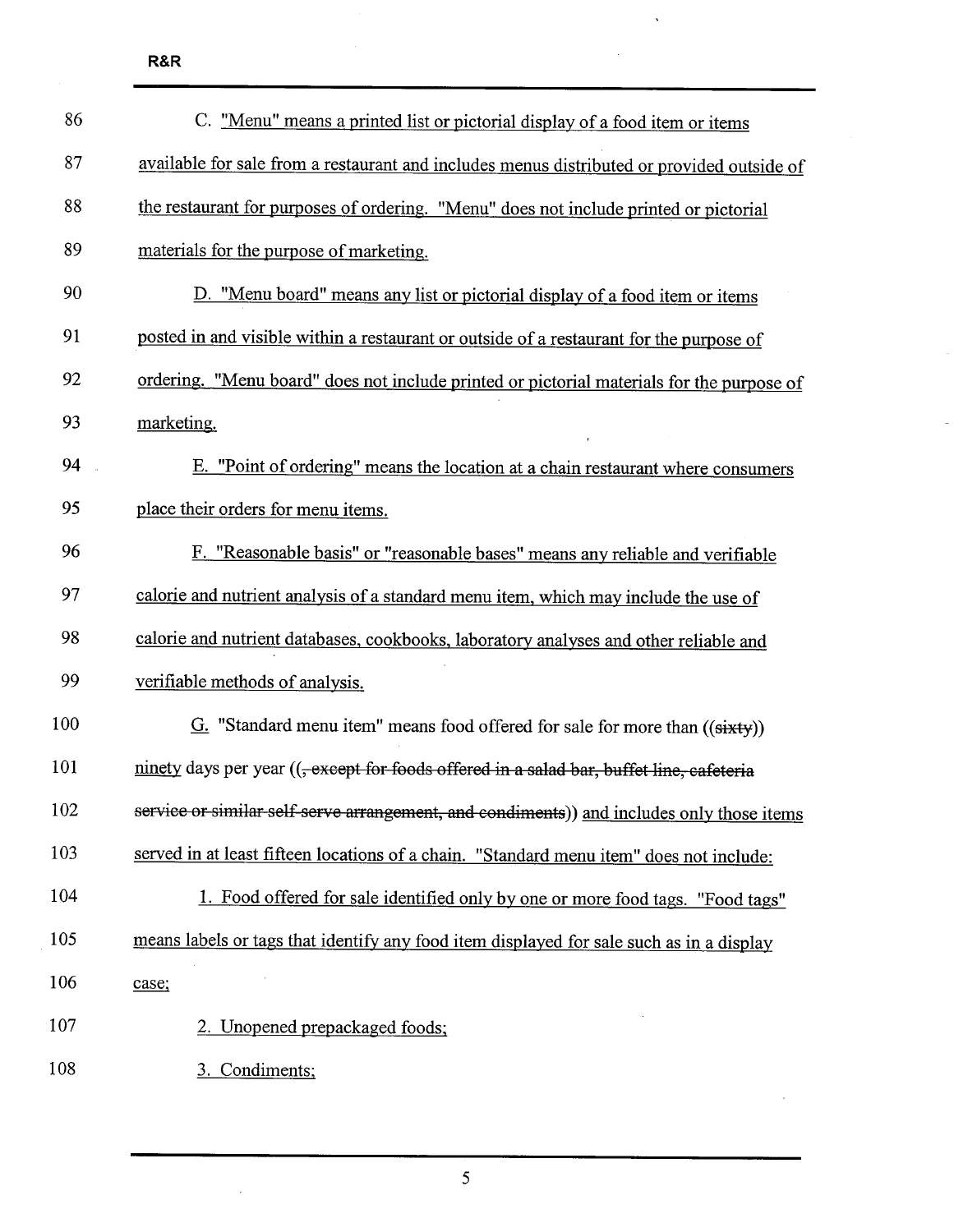| 109        | 4. Unique or location-specific food or meal items offered at fewer than fifteen                |
|------------|------------------------------------------------------------------------------------------------|
| <b>110</b> | locations of a chain;                                                                          |
| 111        | 5. Foods offered in a salad bar, buffet line, cafeteria service or similar self-serve          |
| 112        | arrangement. "Similar self-serve arrangement" means a food service location where              |
| 113        | consumers may themselves take foods from a counter, display case or hot or cold holding        |
| 114        | containers;                                                                                    |
| 115        | 6. Foods served by weight or custom-ordered quantity;                                          |
| 116        | 7. Customized orders requested by consumers that change the standard menu                      |
| 117        | item;                                                                                          |
| 118        | 8. Garnishes, such as a slice of lemon or a sprig of parsley.                                  |
| 119        | H. "Standard recipe" means a recipe or formula used in preparing a menu item or                |
| 120        | meal that is consistent from one restaurant to the next in a chain.                            |
| 121        | I. "Substantially the same menu items" means eighty percent or more of the menu                |
| 122        | items served in at least fifteen locations of a chain restaurant are the same and are prepared |
| 123        | using a standard recipe. Beverages that are prepared on site using a chain's standard recipe   |
| 124        | are to be included as menu items for the purposes of calculating whether a chain restaurant    |
| 125        | meets the definition of serving substantially the same menu items. Other types of beverages    |
| 126        | are not included in this calculation.                                                          |
| 127        | SECTION 3. BOH R&R 07-01, Section 2, and BOH 5.10.015 are each hereby                          |
| 128        | amended to read as follows:                                                                    |
| 129        | Food nutrition labeling requirements.                                                          |
| 130        | A. Nutrition labeling of food required. Each chain ((food establishment))                      |
| 131        | restaurant shall make nutrition labeling of food available to consumers for all standard       |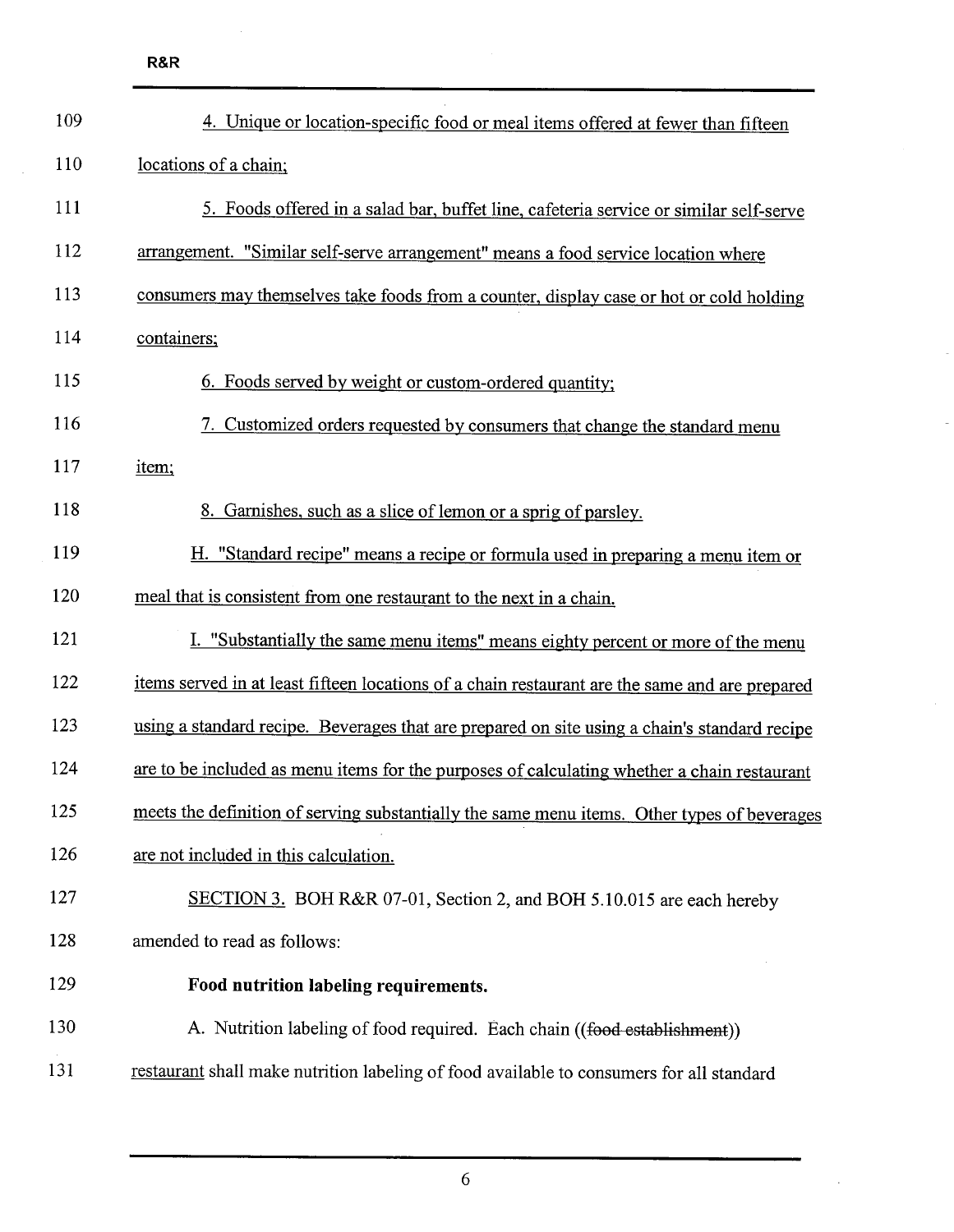$\bar{z}$ 

| 132 | menu items as required by this ((section)) chapter. The nutrition labeling of food shall    |
|-----|---------------------------------------------------------------------------------------------|
| 133 | include, but not be limited to, the total number of calories and nutrients as follows, per  |
| 134 | standard menu item, as usually prepared and offered for sale, including condiments          |
| 135 | routinely added to a menu item as part of a standard recipe:                                |
| 136 | 1. Total number of calories;                                                                |
| 137 | 2. ((Total number of grams of trans fat;                                                    |
| 138 | 3.)) Total number of grams of saturated fat;                                                |
| 139 | $((4))$ 3. Total number of grams of carbohydrate; and                                       |
| 140 | $((5))$ 4. Total number of milligrams of sodium.                                            |
| 141 | B. Nutrition labeling of food on menus. Each chain ((food establishment))                   |
| 142 | restaurant that provides a menu shall provide the nutrition labeling of food required under |
| 143 | subsection A. of this section next to each standard menu item on the menu. The nutrition    |
| 144 | labeling shall be easily readable, in a ((size and)) typeface similar to other information  |
| 145 | about each standard menu item, and in a font no less than nine point. The menu shall        |
| 146 | include, in a clear and conspicuous manner, the following statement: "The Dietary           |
| 147 | Guidelines for Americans recommend limiting saturated fat to 20 grams and sodium to         |
| 148 | 2,300 milligrams for a typical adult eating 2,000 calories daily. Recommended limits        |
| 149 | may be higher or lower depending upon daily calorie consumption." ((Recommended             |
| 150 | limits for a 2,000 calorie daily diet are 20 grams of saturated fat and 2,300 milligrams of |
| 151 | sodium." Each chain food establishment offering standard menu items containing              |
| 152 | artificial trans fat shall addend the statement to include: "Eating artificial trans fat    |
| 153 | increases risk of heart disease."))                                                         |

 $\overline{a}$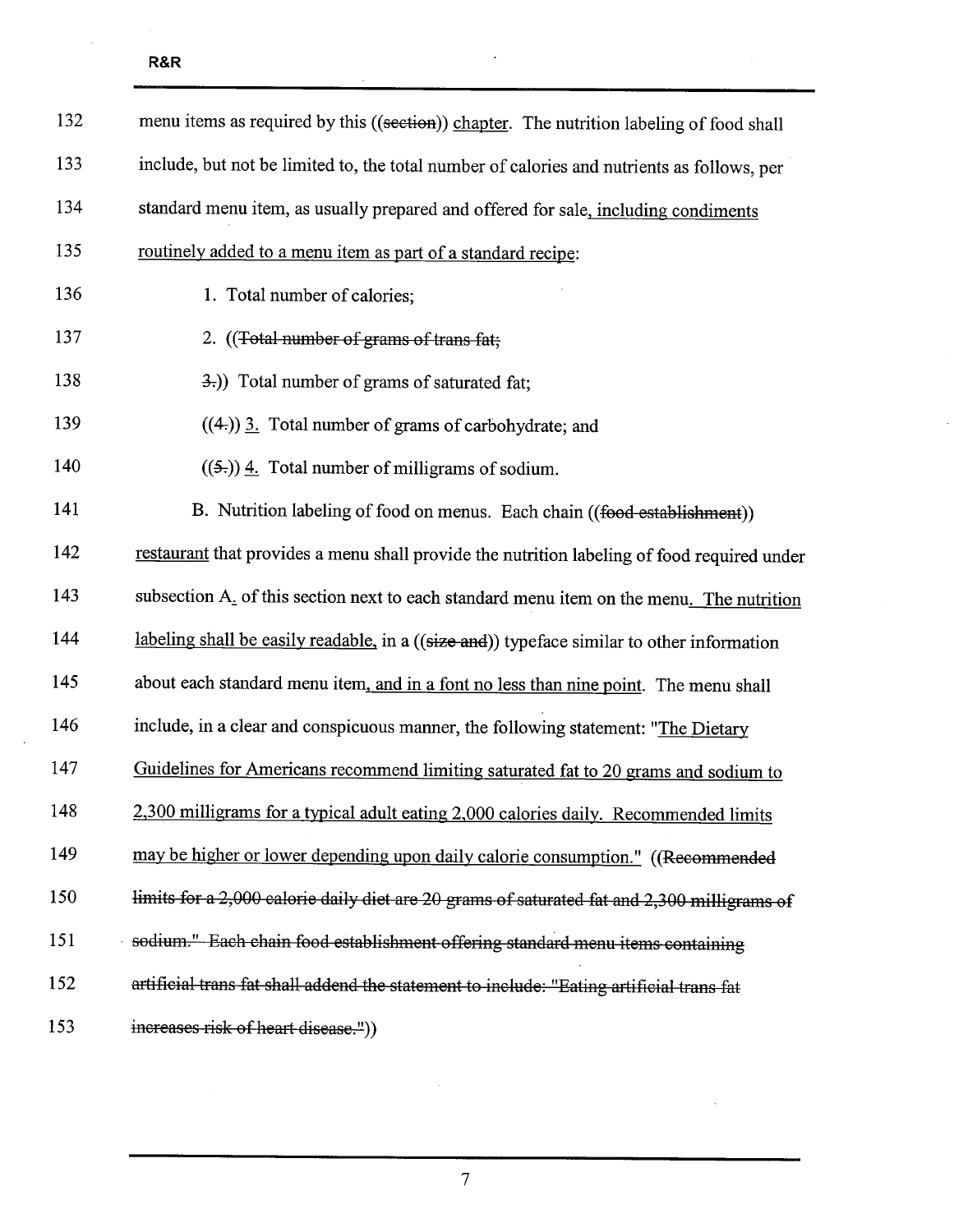| 154 | C. Nutrition labeling of food on menu boards. Each chain ((food establishment))                |
|-----|------------------------------------------------------------------------------------------------|
| 155 | restaurant that uses a menu board shall post on the menu board the total number of             |
| 156 | calories per standard menu item. The nutrition labeling shall be in a font size and            |
| 157 | typeface that is at least as prominent as that used to post prices of menu items on the        |
| 158 | menu board ((similar to other information on the menu board about the item)). This type        |
| 159 | of chain ((food establishment)) restaurant shall make the other nutrition labeling of food     |
| 160 | required under subsection A. of this section and the statement under subsection B. of this     |
| 161 | section available on easily readable printed ((menus,)) pamphlets, brochures, posters or       |
| 162 | similar documents that are plainly visible to consumers at the point of ordering.              |
| 163 | D. Other methods of providing nutrition information. In lieu of the placement                  |
| 164 | requirements for nutrition labeling in subsections B. and C. of this section, a chain          |
| 165 | restaurant may provide nutrition labeling through an approved alternative or approved          |
| 166 | substantially equivalent method as described in section 4 or section 5 of this regulation.     |
| 167 | E. Additional nutrition labeling of food permitted. Nothing in this section                    |
| 168 | precludes ((food establishments)) restaurants from providing additional nutrition labeling     |
| 169 | of food voluntarily.                                                                           |
| 170 | ((E. Substantially equivalent methods of providing notice to consumers of                      |
| 171 | nutrition information. The health officer may allow chain food establishments to provide       |
| 172 | nutrition labeling of food in a format that, in the discretion of the health officer, provides |
| 173 | substantially equivalent notice to consumers, at the point of ordering, of nutrition           |
| 174 | information as is required by subsections B or C of this section.)                             |
| 175 | F. Standards for calorie and nutrient analysis. Chain ((food establishments))                  |
| 176 | restaurants shall perform or obtain the required calorie and nutrient analysis using           |

 $\bar{z}$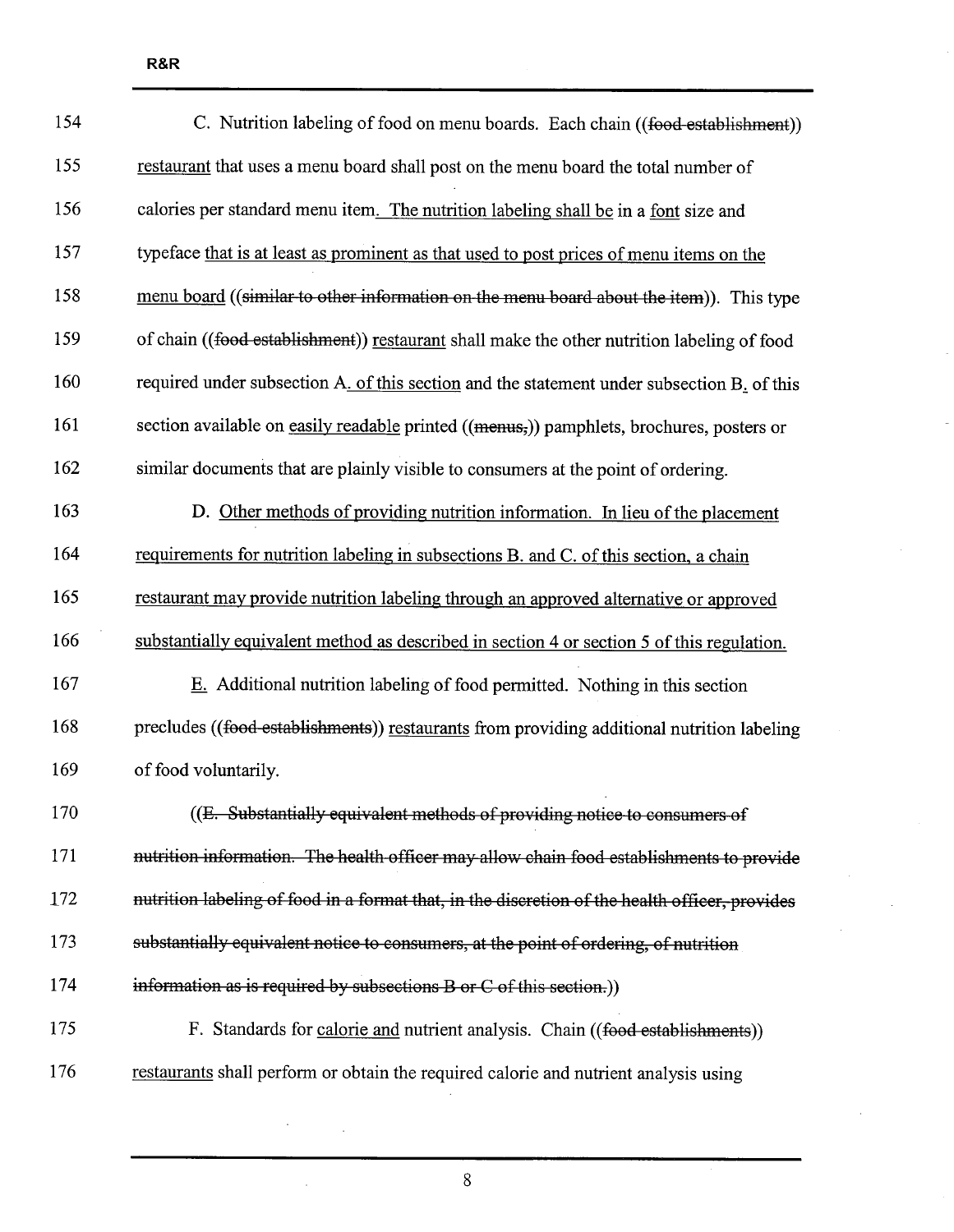$\ddot{\phantom{0}}$ 

| 177 | reasonable bases ((, including nutrient data bases, cookbooks, or other analyses that        |
|-----|----------------------------------------------------------------------------------------------|
| 178 | assure the accuracy of the nutrition labeling)). Calorie and nutrient analysis using         |
| 179 | reasonable bases is required once per standard food item, provided that portion size is      |
| 180 | reasonably consistent and the restaurant follows a standard recipe and trains to a           |
| 181 | consistent method of preparation. Chain ((food establishment)) restaurant owners or          |
| 182 | operators shall provide to the health officer, if requested, ((information documenting the   |
| 183 | accuracy of the nutrition labeling provided to consumers)) documentation of the              |
| 184 | reasonable bases of calorie and nutrient analysis for purposes of enforcement of this        |
| 185 | regulation. ((A-nutrition label shall be deemed out of compliance with this section if it    |
| 186 | bears, for calories or any nutrient for which labeling is required under subsection A of     |
| 187 | this section, a total number value that is more than twenty percent lower or higher than     |
| 188 | nutrient analysis shows as the content of the menu item.))                                   |
| 189 | G. Disclaimer for nutrition content variation. The nutrition labeling of food                |
| 190 | required under subsection A. of this section may be presented with a disclaimer stating      |
| 191 | that there may be variations in nutrition content across servings, based on slight           |
| 192 | variations in overall serving size or quantity of ingredients, or based on special ordering. |
| 193 | Identification of chain restaurant status. Each food establishment shall<br>Η.               |
| 194 | identify whether or not it is a chain restaurant by a method approved by the health officer. |
| 195 | NEW SECTION. SECTION 4. There is hereby added to BOH chapter 5.10 a                          |
| 196 | new section to read as follows:                                                              |
| 197 | Approved alternative methods of nutrition labeling.                                          |
| 198 | A. Approved alternative methods of nutrition labeling for chain restaurants that             |
| 199 | provide menus. A chain restaurant that provides a menu may provide nutrition labeling        |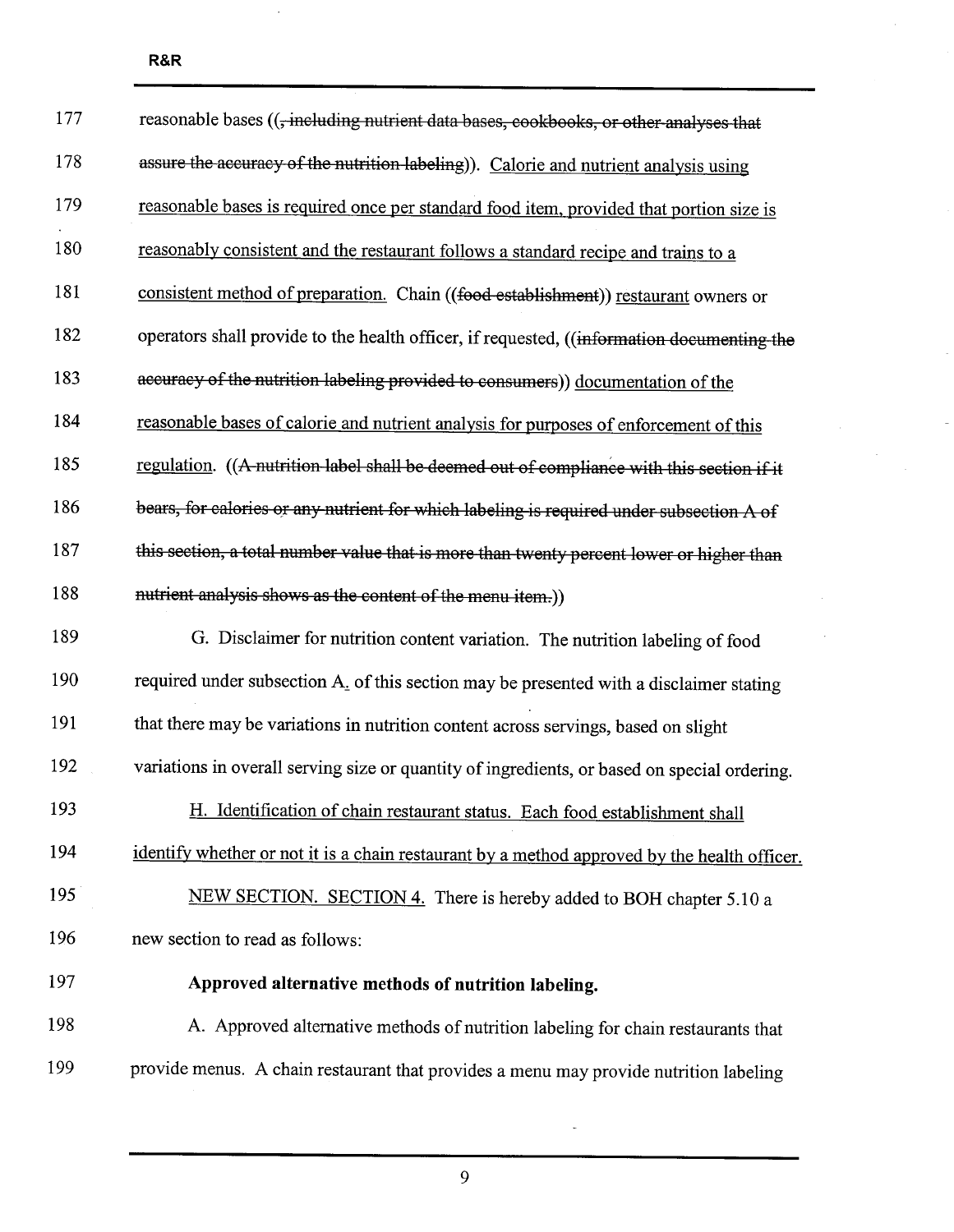| 200 | through one of the approved alternative methods listed in this subsection in lieu of the     |
|-----|----------------------------------------------------------------------------------------------|
| 201 | placement requirements in BOH 5.10.015.B., but only if a statement clearly and               |
| 202 | prominently appears on each page of the menu stating the location and specific method        |
| 203 | through which nutrition information is available and only if the alternative method of       |
| 204 | nutrition labeling is available at each point of ordering.                                   |
| 205 | 1. Approved alternative methods for nutrition labeling on the menu are:                      |
| 206 | a. a menu insert. A menu insert shall be placed within each menu or shall be                 |
| 207 | presented by the server with the menu. A menu insert shall provide the nutrition             |
| 208 | information required by this chapter next to each standard menu item. The nutrition          |
| 209 | information shall be easily readable and in a font no less than nine point. A menu insert    |
| 210 | shall list food categories and food items in the same order as these appear on the menu.     |
| 211 | A menu insert is not required to contain photos or menu item descriptions that appear on     |
| 212 | the menu;                                                                                    |
| 213 | b. a menu appendix. A menu appendix shall be attached in the back of the                     |
| 214 | menu. A menu appendix shall provide the nutrition information required by this chapter       |
| 215 | next to each standard menu item. The nutrition information shall be easily readable and      |
| 216 | in a font no less than nine point. A menu appendix shall list food categories and food       |
| 217 | items in the same order as these appear on the menu. A menu appendix is not required to      |
| 218 | contain photos or menu item descriptions that appear on the menu;                            |
| 219 | c. a supplemental menu. A supplemental menu similar in general appearance                    |
| 220 | to the menu shall be available at each point of ordering or shall be presented by the server |
| 221 | with the menu. A supplemental menu shall provide the nutrition information required by       |
| 222 | this chapter next to each standard menu item. The nutrition labeling shall be easily         |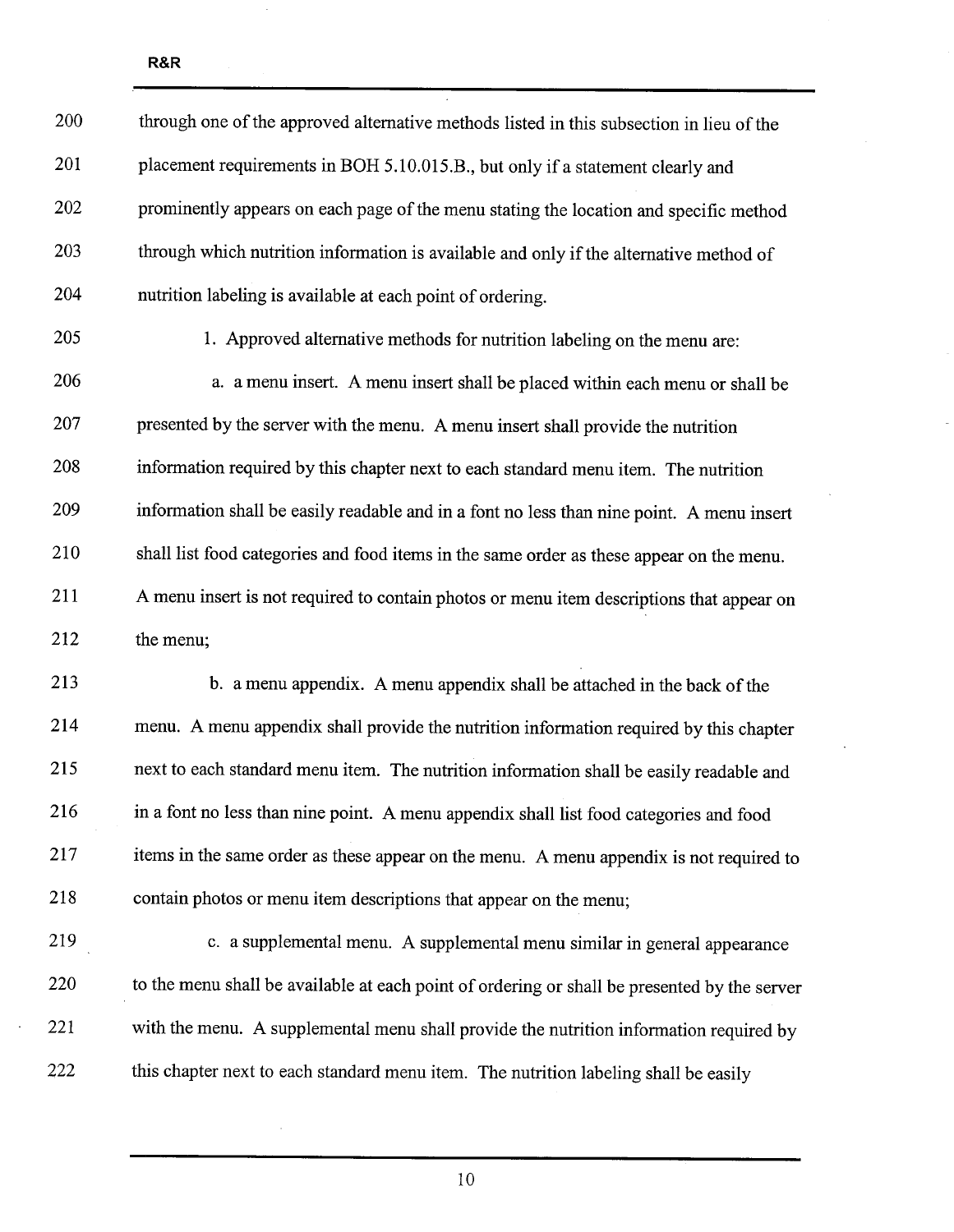| 223 | readable, in a typeface similar to the menu, and in a font no less than nine point. A      |
|-----|--------------------------------------------------------------------------------------------|
| 224 | supplemental menu shall list food categories and food items in the same order as these     |
| 225 | appear on the menu. A supplemental menu is not required to contain photos or menu          |
| 226 | item descriptions that appear on the menu; and                                             |
| 227 | d. electronic kiosks. An electronic kiosk shall be available at each point of              |
| 228 | ordering. An electronic kiosk shall provide the nutrition information required by this     |
| 229 | chapter for each standard menu item. The nutrition labeling shall be easily readable and   |
| 230 | shall be presented in a manner such that consumers can easily view in one place and        |
| 231 | compare nutrition information for similar menu items. An electronic kiosk shall present    |
| 232 | food categories and food items in the same order as they appear on the menu.               |
| 233 | 2. Each of the approved alternative methods for nutrition labeling on the menu             |
| 234 | shall include, in a clear and conspicuous manner, the following statement: "The Dietary    |
| 235 | Guidelines for Americans recommend limiting saturated fat to 20 grams and sodium to        |
| 236 | 2,300 milligrams for a typical adult eating 2,000 calories daily. Recommended limits       |
| 237 | may be higher or lower depending upon daily calorie consumption."                          |
| 238 | 3. A chain restaurant that provides a menu and uses an approved alternative                |
| 239 | method for nutrition labeling on the menu shall also provide consumers in the restaurant   |
| 240 | who are ordering menu items for carryout with access to nutrition labeling that is         |
| 241 | equivalent to that provided for all other consumers.                                       |
| 242 | B. Approved alternative methods of nutrition labeling for chain restaurants that           |
| 243 | use menu boards. A chain restaurant that uses a menu board may provide nutrition           |
| 244 | labeling through one of the approved alternative methods listed in this subsection in lieu |
| 245 | of the placement requirements in BOH 5.10.015.C.                                           |

 $11\right)$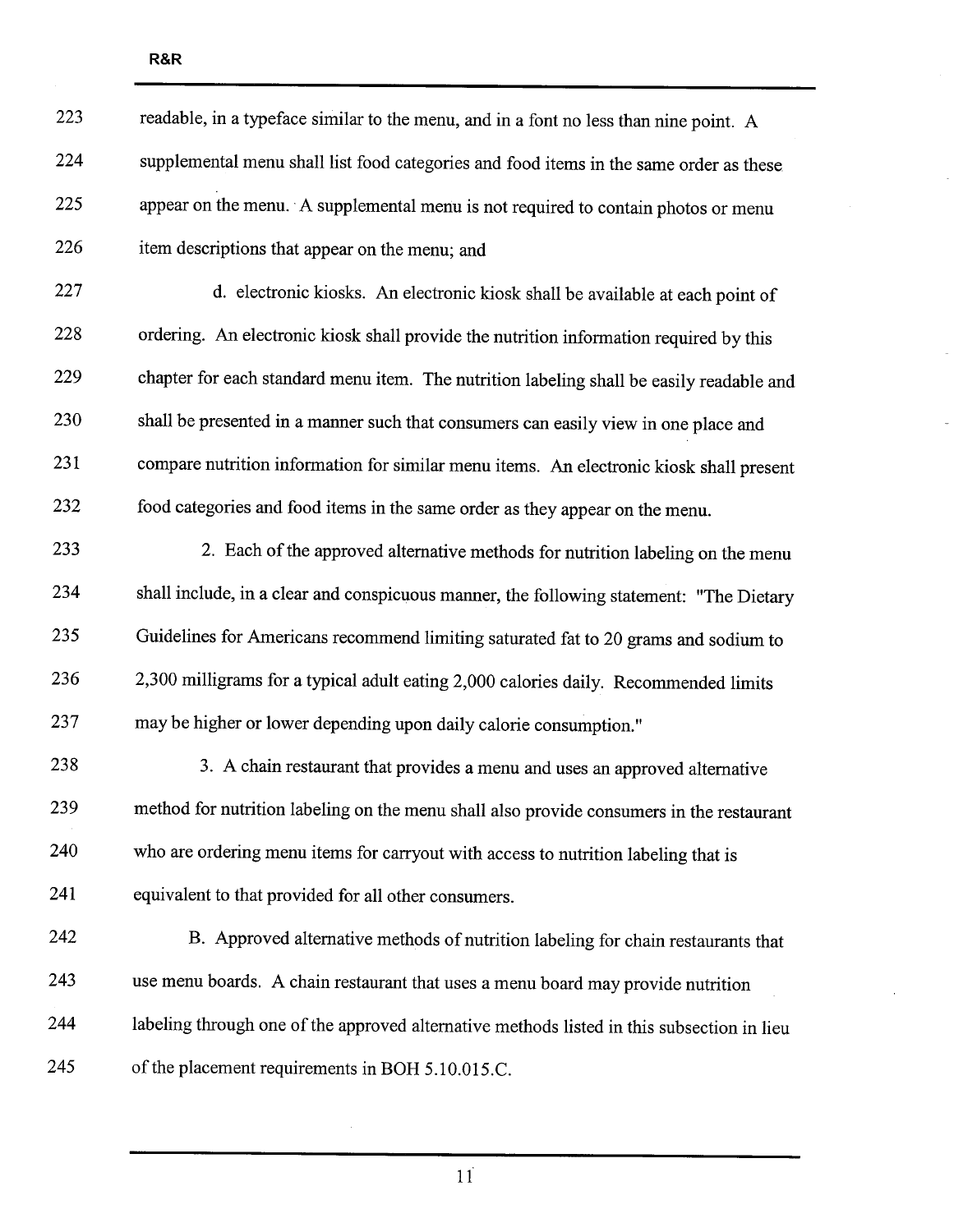| 246 | 1. Approved alternative methods for labeling of calories. A chain restaurant                  |
|-----|-----------------------------------------------------------------------------------------------|
| 247 | may use one of the following approved alternative methods in lieu of posting calorie          |
| 248 | information on menu boards, but only if the chain restaurant provides the other nutrition     |
| 249 | labeling in accordance with the provisions for nutrient labeling in this chapter.             |
| 250 | a. a sign adjacent to the menu board. A sign adjacent to the menu board shall                 |
| 251 | appear on the same wall as the menu board and shall be in the same field of vision as the     |
| 252 | menu board viewed by consumers at the point of ordering. A sign adjacent to the menu          |
| 253 | board shall provide the calorie labeling required by this chapter next to each standard       |
| 254 | menu item. The calorie labeling shall be in a font size and typeface that is at least as      |
| 255 | prominent as that used to post prices of menu items on the menu board. A sign adjacent        |
| 256 | to the menu board shall be easily readable and shall list food categories and food items in   |
| 257 | the same order as these appear on the menu board; and                                         |
| 258 | b. a sign in queue at eye level. A sign in queue at eye level shall be no less                |
| 259 | than two feet by three feet, shall be posted with the bottom of the sign no lower than four   |
| 260 | feet and the top of the sign no higher than eight feet from the ground, and shall be in clear |
| 261 | view to consumers in queue, whether standing or in a drive-through, at or before the point    |
| 262 | of ordering. A sign in queue shall provide the calorie labeling required by this chapter      |
| 263 | next to each standard menu item. A sign in queue shall be easily readable, in a typeface      |
| 264 | similar to the menu board, and in a font no less than forty point.                            |
| 265 | 2. Approved alternative method for providing nutrition information other than                 |
| 266 | calories to consumers in a drive-through. A chain restaurant may provide the other            |
| 267 | nutrition labeling to consumers in queue in a drive-through at the first window of the        |

268 drive-through or at another location where it is easily accessible to drive-through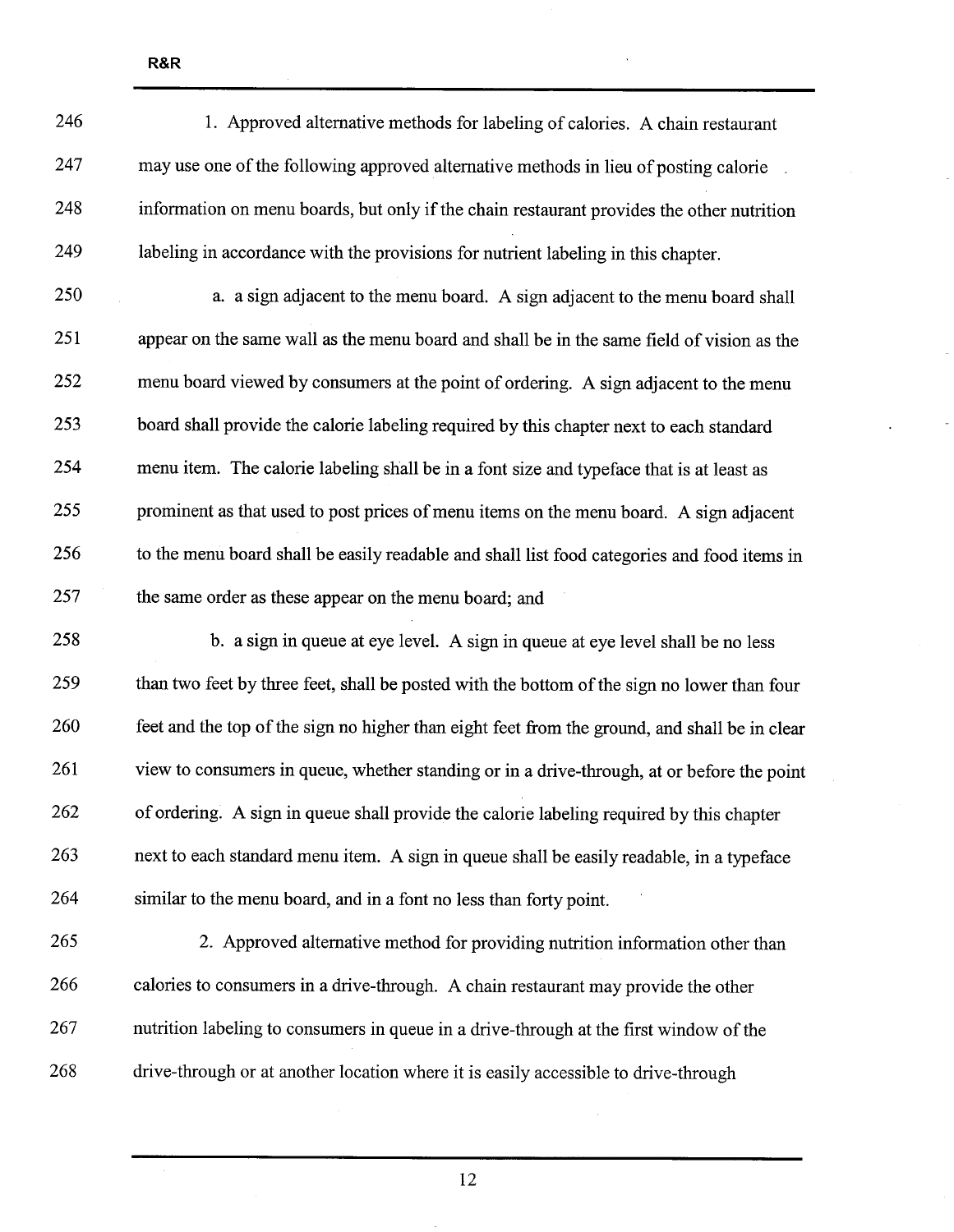$\ddot{\phantom{0}}$ 

| 269 | consumers in lieu of the requirement in BOH 5.10.015.C. that it be plainly visible to      |
|-----|--------------------------------------------------------------------------------------------|
| 270 | consumers at the point of ordering, but only if the chain restaurant provides calorie      |
| 271 | labeling to consumers in a drive-through in accordance with the provisions for calorie     |
| 272 | labeling in this chapter.                                                                  |
| 273 | C. Other approved alternative methods of nutrition labeling.                               |
| 274 | 1. Approved alternative method of nutrition labeling for alcoholic beverages.              |
| 275 | An approved alternative method for nutrition labeling of each alcoholic beverage is to     |
| 276 | collectively label alcoholic beverages in a clear and prominent position using the average |
| 277 | nutritional values for beers, wines and spirits. Nutrition labeling of alcoholic beverages |
| 278 | collectively shall otherwise be in accordance with the provisions for calorie and nutrient |
| 279 | labeling in this chapter.                                                                  |
| 280 | Chain restaurants that collectively label alcoholic beverages shall use the<br>a.          |
| 281 | following average nutritional values:                                                      |
| 282 | (1) wine $-5$ ounces: 122 calories; 4 grams carbohydrate; 7 milligrams                     |
| 283 | sodium;                                                                                    |
| 284 | (2) regular beer - 12 ounces: 153 calories; 13 grams carbohydrate; 14                      |
| 285 | milligrams sodium;                                                                         |
| 286 | (3) light beer $-12$ ounces: 103 calories; 6 grams carbohydrate; 14 milligrams             |
| 287 | sodium; and                                                                                |
| 288 | (4) distilled spirits (80 proof gin, rum, vodka, or whiskey) $-1.5$ ounces: 96             |
| 289 | calories.                                                                                  |

 $\hat{\boldsymbol{\beta}}$ 

 $\overline{a}$ 

 $\ddot{\phantom{0}}$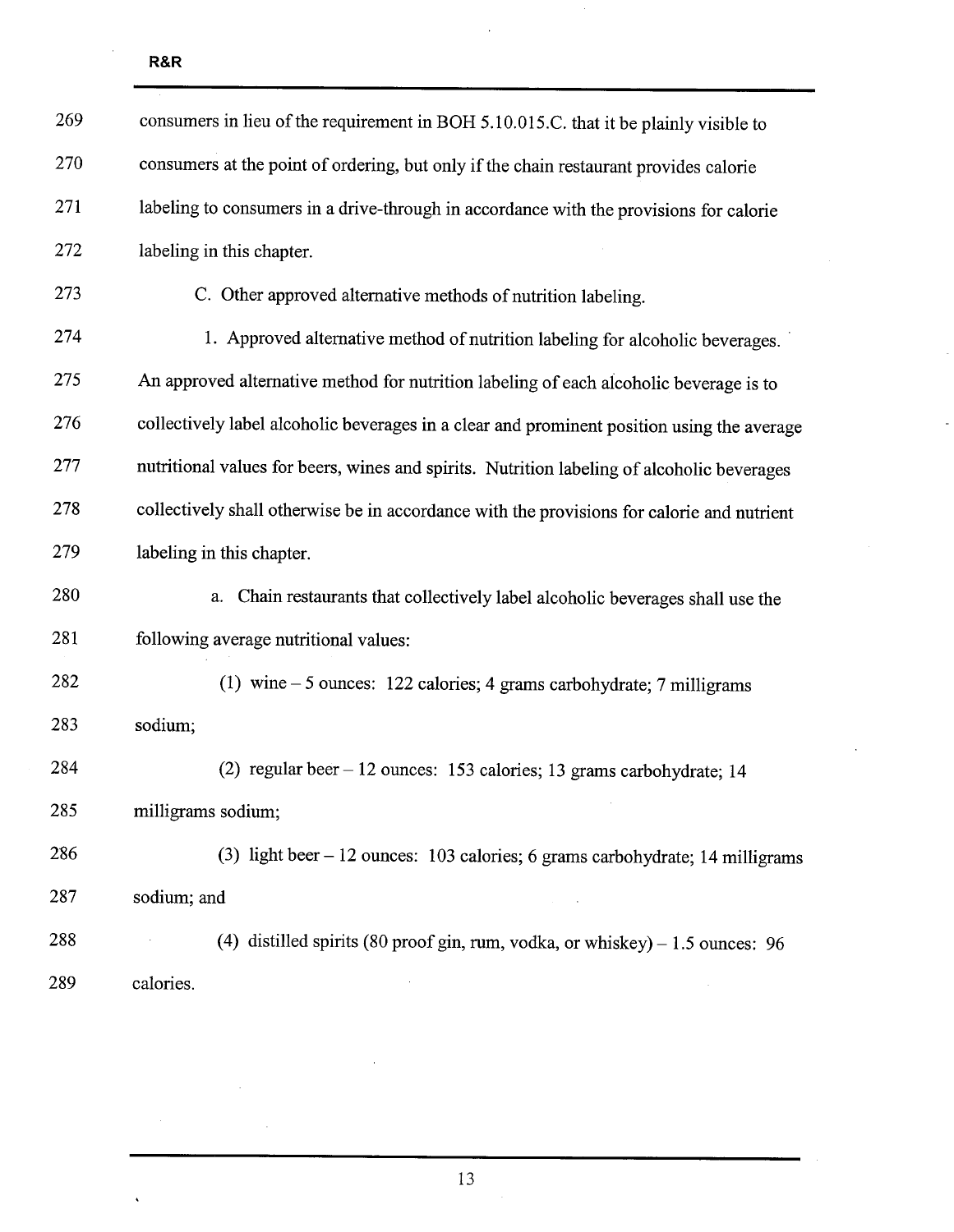| . .<br>×<br>۰.<br>٠ |
|---------------------|
|---------------------|

- 290 b. Chain restaurants that collectively label alcoholic beverages may add to the 291 nutrition labeling the following statement: "Signature drnks or liqueurs with added 292 ingredients may increase caloric content."
- 293 2. Approved alternative method of nutrition labeling for combination meals that 294 are posted on a menu board. A combination meal means a standard menu item that is 295 comprised of two or more food items with options of food items. Chain restaurants may 296 use the following approved alternative method of nutrtion labeling for combination 297 meals that are posted on â menu board. An approved alternative method for nutrition 298 labeling of calories and nutrient values for each possible combination of food items 299 offered in a combination meal is to provide calorie labeling for a combination meal that 300 uses a range of the lowest and highest values of calorie content among all possible 301 combinations of food items offered in a combination meaL. Labeling of other nutrient 302 values for combination meals is not required, but only if nutrition labeling is provided for 303 the individual food items that comprise a combination meaL. Nutrition labeling using 304 calorie ranges shall otherwise be in accordance with the provisions for calorie labeling in 305 this chapter.
- 306 NEW SECTION. SECTION 5. There is hereby added to BOH chapter 5.10 a 307 new section to read as follows:

308 Approval process for proposed substantially equivalent methods of nutrition 309 labeling.

310 A. A chain restaurant may propose a method of nutrtion labeling not otherwise 311 identified in BOH chapter 5.10 for approval by the health officer as a substantially 312 equivalent method for use in lieu of requirements in BOH 5.10.015.B or C. A chain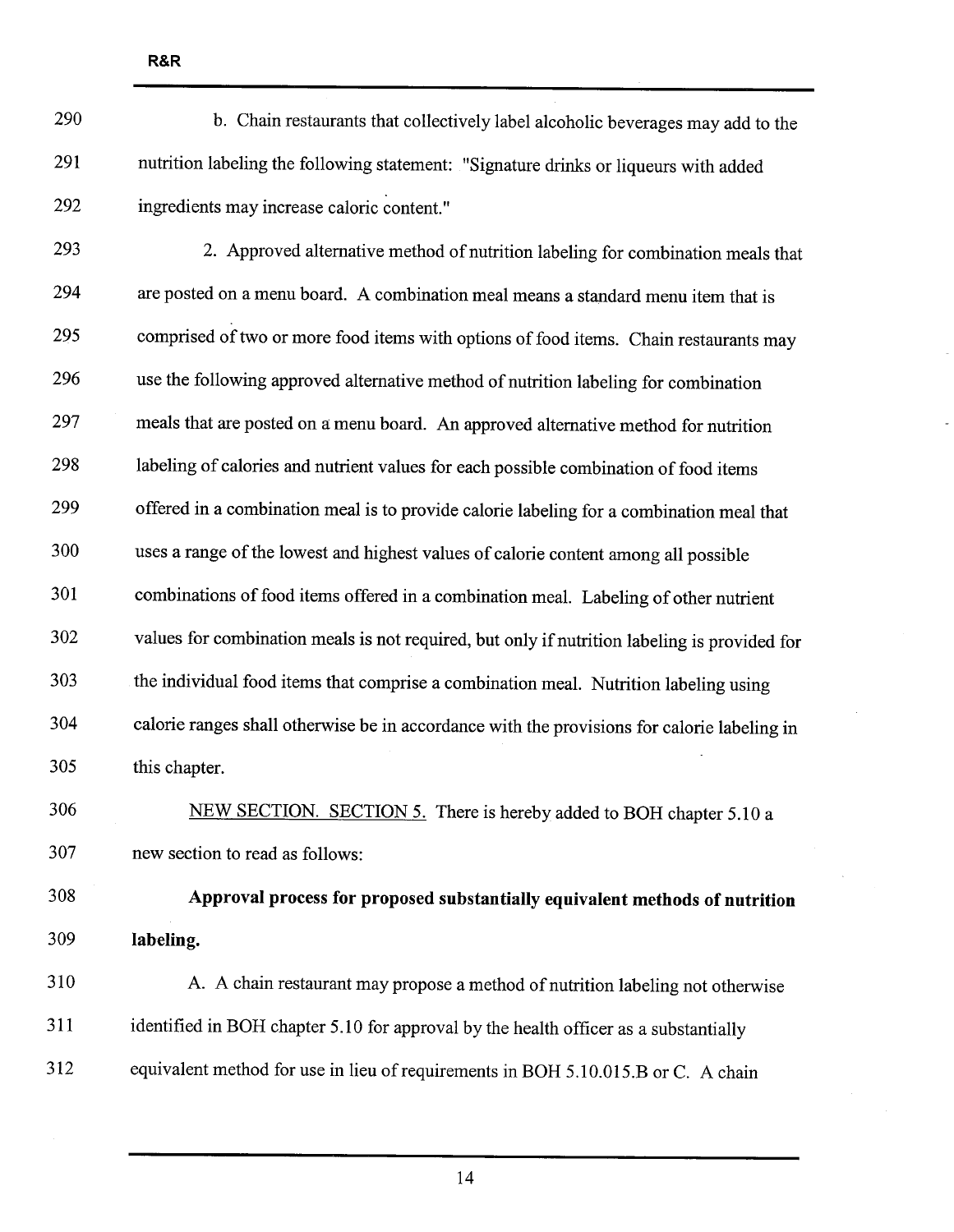| 313 | restaurant shall obtain approval from the health officer of any proposed substantially  |
|-----|-----------------------------------------------------------------------------------------|
| 314 | equivalent method for nutrition labeling before implementation.                         |
| 315 | B. A chain restaurant shall seek approval of a proposed substantially equivalent        |
| 316 | method by submitting a written proposal to the health officer that demonstrates how the |
| 317 | proposed method is expected to allow for consumers at the point of ordering to:         |
| 318 | 1. Perceive that nutrition information is readily available;                            |
| 319 | 2. Encounter nutrition information routinely and automatically; and                     |
| 320 | 3. Access nutrition information in a manner that does not interrupt the normal          |
| 321 | flow of business.                                                                       |
| 322 | C. The written proposal shall include documentation of at least one of the              |
| 323 | following:                                                                              |
| 324 | 1. Sample nutrition labeling materials or other documents such as photographs           |
| 325 | that demonstrate that the form in which nutrition information would be provided to      |
| 326 | consumers is substantially equivalent to BOH 5.10.015.B. or C.                          |
| 327 | 2. Existing data and other evidence from customer surveys that demonstrate that         |
| 328 | the proposed nutrition labeling method results in a percentage of consumers who see     |
| 329 | nutrition information before placing their order that is equal to or higher than the    |
| 330 | percentage in the menu labeling equivalency benchmark established in accordance with    |
| 331 | this subsection.                                                                        |
| 332 | a. Customer surveys used to support a proposed substantially equivalent                 |
| 333 | method must be conducted independently by professionals using scientifically valid      |
| 334 | survey methods, including the use of random sampling methods to conduct customer        |
| 335 | assessments.                                                                            |

 $\overline{a}$ 

R&R

15

 $\ddot{\cdot}$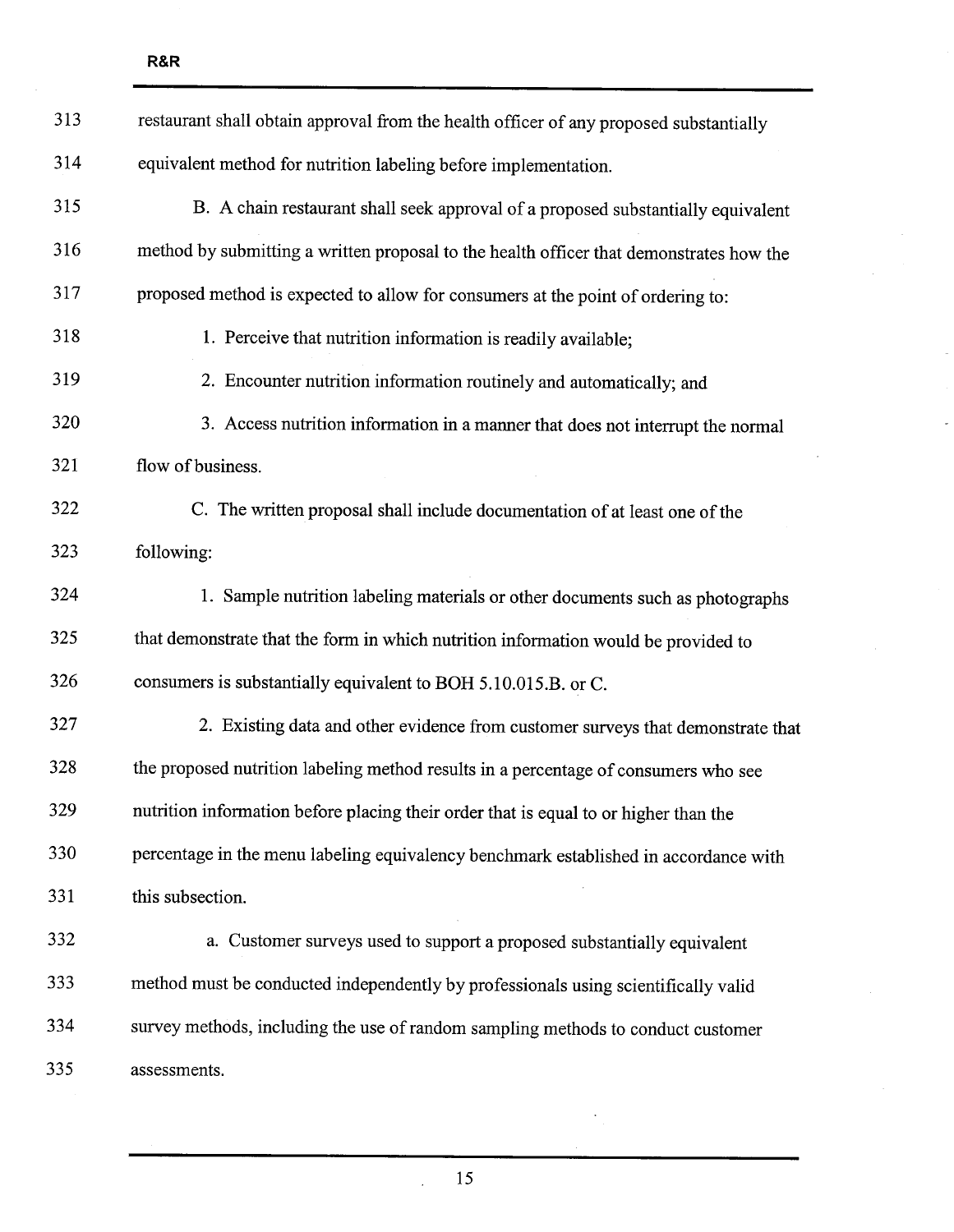| 336 | b. Pending the results of menu labeling research, the health officer establishes           |
|-----|--------------------------------------------------------------------------------------------|
| 337 | a preliminary menu labeling equivalency benchmark as seventy-five percent of               |
| 338 | consumers see nutrition information in the chain restaurant before placing their orders.   |
| 339 | The health officer shall collaborate with the restaurant industry in revising the          |
| 340 | preliminary benchmark based on scientifically valid menu labeling research.                |
| 341 | 3. A plan for evaluation of the proposed method and timeline for the submittal             |
| 342 | to the health officer of the data and other results of the evaluation. The evaluation plan |
| 343 | shall be based on scientifically valid customer surveys that meet the requirements of      |
| 344 | subsection C.2.a. of this section.                                                         |
| 345 | D. The health officer may request that additional information be submitted before          |
| 346 | a proposal is considered for approval.                                                     |
| 347 | E. The health officer may approve a substantially equivalent method conditional            |
| 348 | on changes to the proposed method.                                                         |
| 349 | F. The health officer may limit approval of a substantially equivalent method to           |
| 350 | use in one chain and for a limited time.                                                   |
| 351 | G. Where an approved method may be applicable to several chain restaurants, the            |
| 352 | health officer shall propose these methods to the Board of Health for inclusion in this    |
| 353 | regulation as approved substantially equivalent methods of nutrition labeling.             |
| 354 | H. Any changes in form to an approved substantially equivalent method require              |
| 355 | submittal of a new written proposal and approval by the health officer before              |
| 356 | implementation.                                                                            |
| 357 | SECTION 6. BOH R&R 07-01, Section 3, and BOH 5.10.025 are each hereby                      |
| 358 | amended to read as follows:                                                                |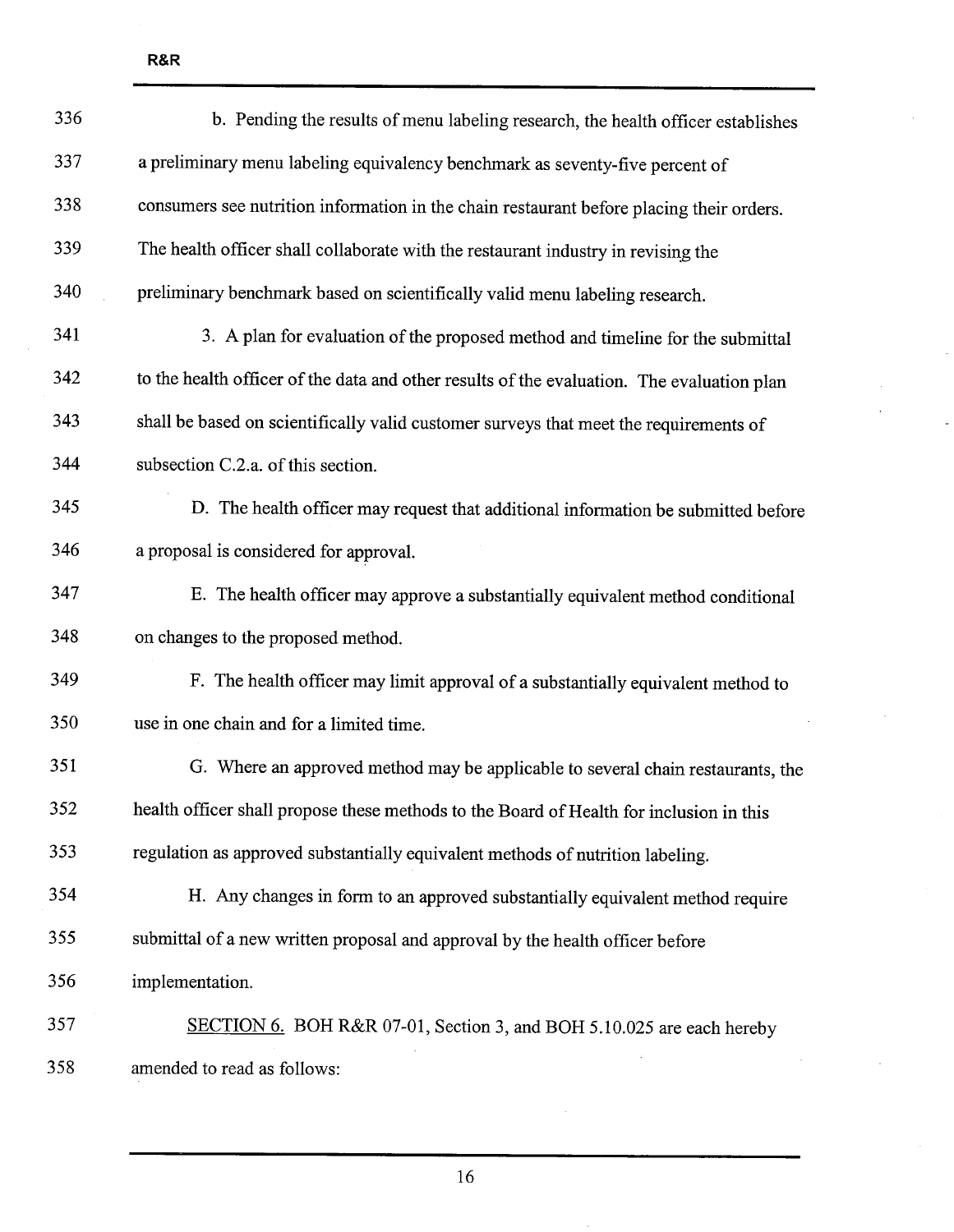| 359 | Enforcement - Nutrition labeling.                                                          |
|-----|--------------------------------------------------------------------------------------------|
| 360 | A. The director of the Seattle-King County department of public health or his or           |
| 361 | her authorized representative is authorized to enforce the nutrition labeling requirements |
| 362 | of this chapter in accordance with the food establishment inspection and other             |
| 363 | enforcement provisions of BOH chapters 5.02 and 5.60 ((of this title)).                    |
| 364 | B. If the health officer questions the accuracy of nutrition labeling for a menu           |
| 365 | item, the health officer may refer a nutrition professional from the Seattle-King County   |
| 366 | department of public health to the restaurant to review and determine if the nutrition     |
| 367 | information requires correcting. The health officer shall verify any required corrections  |
| 368 | at the next regular inspection.                                                            |
| 369 | C. From August 1, 2008, through December 31, 2008, a chain restaurant shall not            |
| 370 | be deemed to be in violation of BOH 5.10.015.B. and C. if the restaurant provides          |
| 371 | documentation that it has taken steps to obtain calorie and nutrient analysis of standard  |
| 372 | menu items and create nutrition labeling.                                                  |
| 373 | D. From August 1, 2008, through August 1, 2009, a chain restaurant shall not be            |
| 374 | deemed to be in violation of BOH 5.10.015.B. and C. as it applies to drive-through menu    |
| 375 | boards.                                                                                    |
| 376 | SECTION 7. The King County Board of Health intends to encourage the county                 |
| 377 | and cities and towns in the county to review and streamline, where appropriate, their      |
| 378 | permitting requirements, including costs, that could apply to signage needed for the       |
| 379 | purposes of complying with this regulation.                                                |